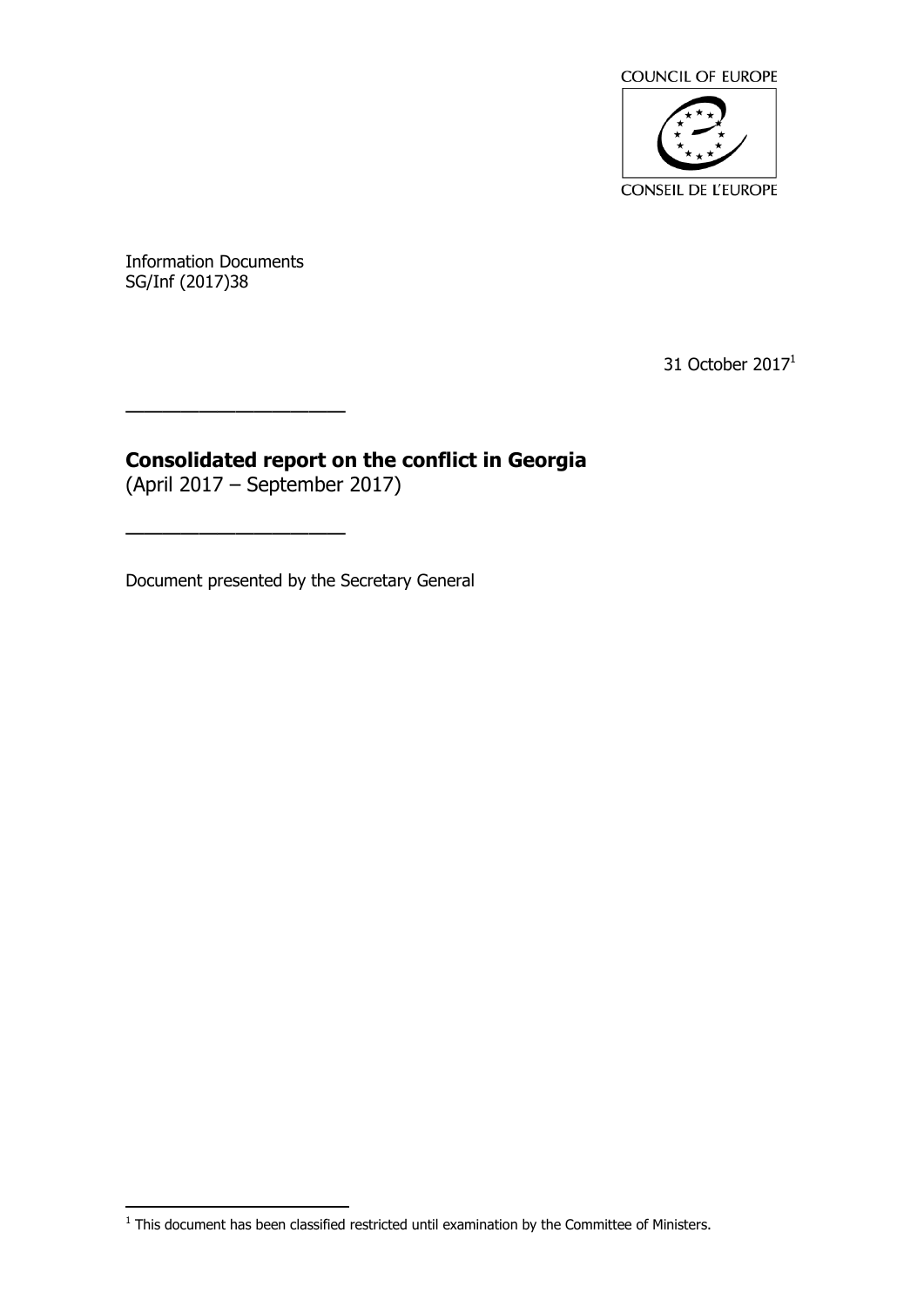Introduction

1. At their 1080<sup>th</sup> meeting on 24 and 26 March 2010, the Ministers' Deputies took the following decision: "The Deputies, restating the previous decisions of the Committee of Ministers, invited the Secretary General to prepare his consolidated report on the conflict in Georgia based on his outline and taking into account the comments made during the present meeting".

2. It is recalled that the objective of the report is to take stock of the situation in Georgia following the August 2008 conflict, to report on the related activities of the Council of Europe and to propose further Council of Europe action. The report is composed of four parts:

- update on major developments in the period under review;
- assessment of statutory obligations and commitments related to the conflict and its consequences;
- the human rights situation in the areas affected by the conflict; and
- current Council of Europe activities aimed at addressing the consequences of the conflict, their follow-up, as well as proposals for future action.

3. This 16th consolidated report covers the period between April and September 2017. It builds on the previous consolidated reports<sup>2</sup>, as well as Secretariat reports on the human rights situation in the areas affected by the conflict in Georgia<sup>3</sup> and the report on the Council of Europe activities in the areas affected by the conflict<sup>4</sup> and its updates<sup>5</sup>. The Deputies' decisions on the Council of Europe and the conflict in Georgia are also recalled in this respect.<sup>6</sup>

4. A delegation of the Secretariat carried out a fact-finding visit to Tbilisi on 18-19 September 2017 and had the opportunity to discuss the situation with the Georgian authorities, the Public Defender of Georgia as well as representatives of international organisations and representatives of local NGOs working on conflict reconciliation. The Secretariat wishes to express its gratitude to the Georgian authorities for their support in organising the visit and to all interlocutors for their assistance and valuable contributions.

 $\overline{a}$ 

<sup>2</sup> [SG/Inf\(2010\)8,](https://search.coe.int/cm/Pages/result_details.aspx?Reference=SG/Inf(2010)8) [SG/Inf\(2010\)19-final,](https://search.coe.int/cm/Pages/result_details.aspx?Reference=SG/Inf(2010)19-final) [SG/Inf\(2011\)8,](https://search.coe.int/cm/Pages/result_details.aspx?Reference=SG/Inf(2011)8) [SG/Inf\(2011\)24,](https://search.coe.int/cm/Pages/result_details.aspx?Reference=SG/Inf(2011)24) [SG/Inf\(2012\)5](https://search.coe.int/cm/Pages/result_details.aspx?Reference=SG/Inf(2012)5) and [SG/Inf\(2012\)28](https://search.coe.int/cm/Pages/result_details.aspx?Reference=SG/Inf(2012)28-rev) [rev,](https://search.coe.int/cm/Pages/result_details.aspx?Reference=SG/Inf(2012)28-rev) [SG/Inf\(2013\)13,](https://search.coe.int/cm/Pages/result_details.aspx?Reference=SG/Inf(2013)13) [SG/Inf\(2013\)38,](https://search.coe.int/cm/Pages/result_details.aspx?Reference=SG/Inf(2013)38) [SG/Inf\(2014\)17,](https://search.coe.int/cm/Pages/result_details.aspx?Reference=SG/Inf(2014)17) [SG/Inf\(2014\)41,](https://search.coe.int/cm/Pages/result_details.aspx?Reference=SG/Inf(2014)41) [SG/Inf\(2015\)18,](https://search.coe.int/cm/Pages/result_details.aspx?Reference=SG/Inf(2015)18) [SG/Inf\(2015\)41,](https://search.coe.int/cm/Pages/result_details.aspx?Reference=SG/Inf(2015)41)

[SG/Inf\(2016\)14-rev,](https://search.coe.int/cm/Pages/result_details.aspx?Reference=SG/Inf(2016)14-rev) [SG/Inf\(2016\)37.](https://search.coe.int/cm/Pages/result_details.aspx?ObjectId=09000016806b7e8e) 3 [SG/Inf\(2009\)7,](https://search.coe.int/cm/Pages/result_details.aspx?Reference=SG/Inf(2009)7) [SG/Inf\(2009\)9](https://search.coe.int/cm/Pages/result_details.aspx?Reference=SG/Inf(2009)9) and [SG/Inf\(2009\)15-final.](https://search.coe.int/cm/Pages/result_details.aspx?Reference=SG/Inf(2009)15-final)

<sup>4</sup> [SG/Inf\(2009\)5.](https://search.coe.int/cm/Pages/result_details.aspx?Reference=SG/Inf(2009)5)

<sup>&</sup>lt;sup>5</sup> [SG/Inf\(2009\)5](https://search.coe.int/cm/Pages/result_details.aspx?Reference=SG/Inf(2009)5) Addendum and [SG/Inf\(2009\)5](https://search.coe.int/cm/Pages/result_details.aspx?Reference=SG/Inf(2009)5) Addendum 2.

 $6$  Cf. decisions adopted by the Deputies' at their 1227th meeting on 12 May 2015, 1255th meeting on 4 May 2016, 1285th meeting on 3 May 2017.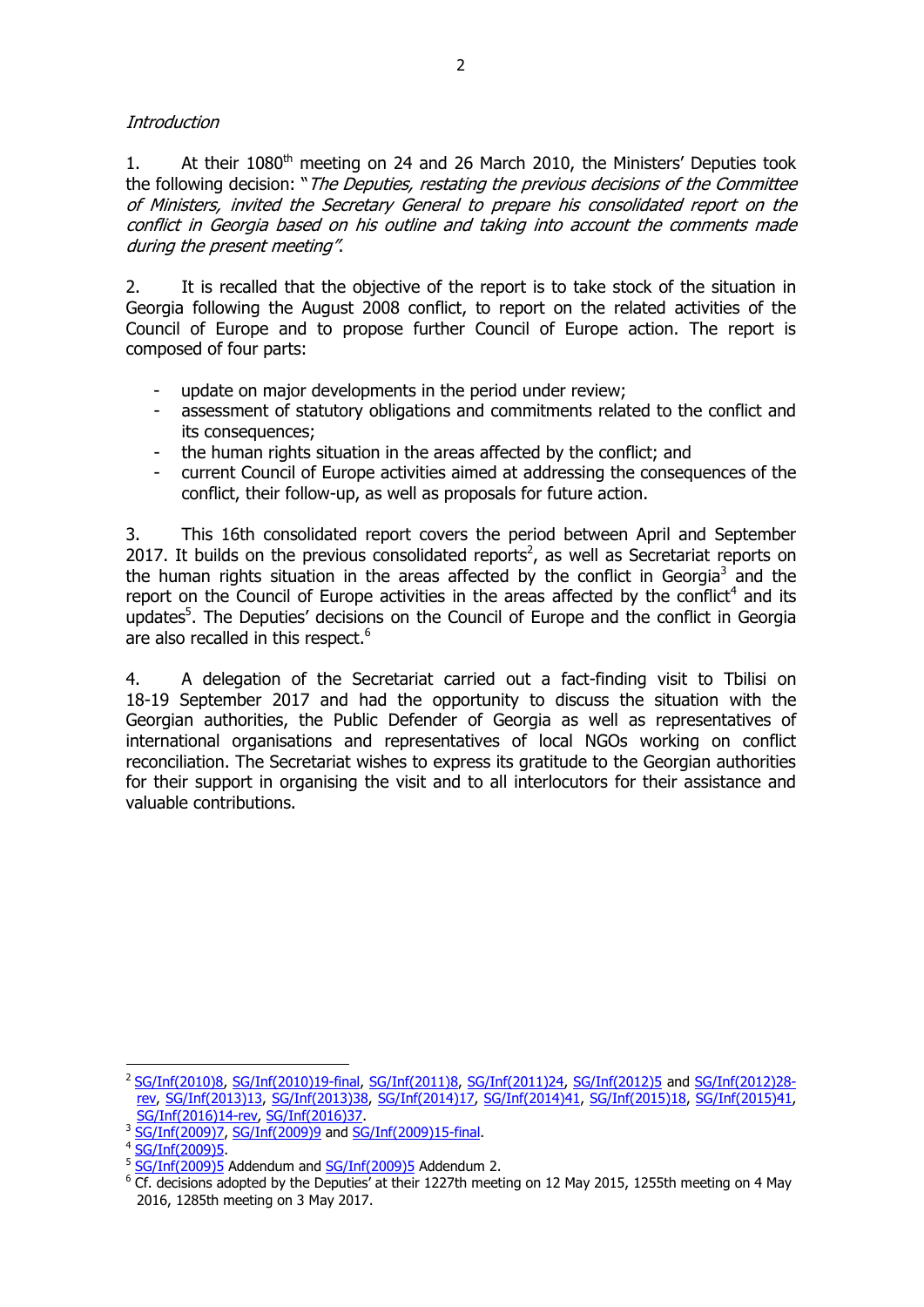5. Despite continued efforts, the Secretariat was not given authorisation to visit Abkhazia and South Ossetia for the purpose of this consolidated report. The Secretary General intends to pursue his efforts in view of fact-finding visits to Abkhazia and South Ossetia for the preparation of future consolidated reports. At the same time, it should be noted that in the period under review the Council of Europe (Secretariat members and experts) has continued enjoying access to Sukhumi for the purpose of implementation of Confidence-Building Measures (CBMs) (cf. Section IV.3). The Secretariat consequently had no opportunity to assess the human rights situation on the ground.

6. This report does not replace the monitoring procedures established in the Council of Europe. Nor should it be seen as prejudging any possible decisions in the cases related to the conflict and its consequences, which are currently pending before the European Court of Human Rights.

7. Nothing in this report should be interpreted as being contrary to the full respect of the territorial integrity and sovereignty of Georgia within its internationally recognised borders.<sup>7</sup>

8. This report does not prejudge or infringe upon a possible future political settlement of the conflict within the framework of the Geneva International Discussions (GID), nor the implementation of the six-point agreement of 12 August 2008 and the implementing measures of 8 September 2008.

# I Update on major developments in the period under review

9. The 40th round of Geneva International Discussions (GID) co-chaired by representatives of the European Union (EU), the Organisation for Security and Cooperation in Europe (OSCE) and the United Nations (UN) was held on 21 June. The Co-chairs reported that extensive discussions took place on ways to find an agreement on a non-use of force statement (Working Group I). All participants agreed to continue to work on this matter with a view to achieving consensus before the next round of talks. Participants also discussed detentions along the ABLs, access to farmland, and exchange of information on military activities.<sup>8</sup>

10. GID talks on humanitarian issues (Working Group II) concentrated on issues relating to crossings, notably the practical consequences of the recent closure of crossing points on the Administrative Boundary Line (ABL) with Abkhazia, travel opportunities, documentation, missing persons, mother tongue based multilingual education, cultural heritage and environmental concerns. Follow up actions were agreed in regard to some of these issues. As in previous rounds, however, discussions on the IDPs/refugees issues could not be conducted due to long-standing divergent positions.<sup>9</sup>.

11. On various occasions, all participants have reiterated their continued support and commitment to the GID as the only forum for relevant stakeholders to meet and address conflict-related issues, while expectations for progress appear to be growing.

 $\overline{a}$  $<sup>7</sup>$  It is a fundamental objective of the member states of the Council of Europe to uphold the territorial</sup> integrity of Georgia. However, the Russian Federation recognised South Ossetia and Abkhazia as independent states on 26 August 2008.

<sup>8</sup> Press Communiqué of Co-Chairs of Geneva International Discussions, 21 June 2017

<sup>&</sup>lt;sup>9</sup> Ibid.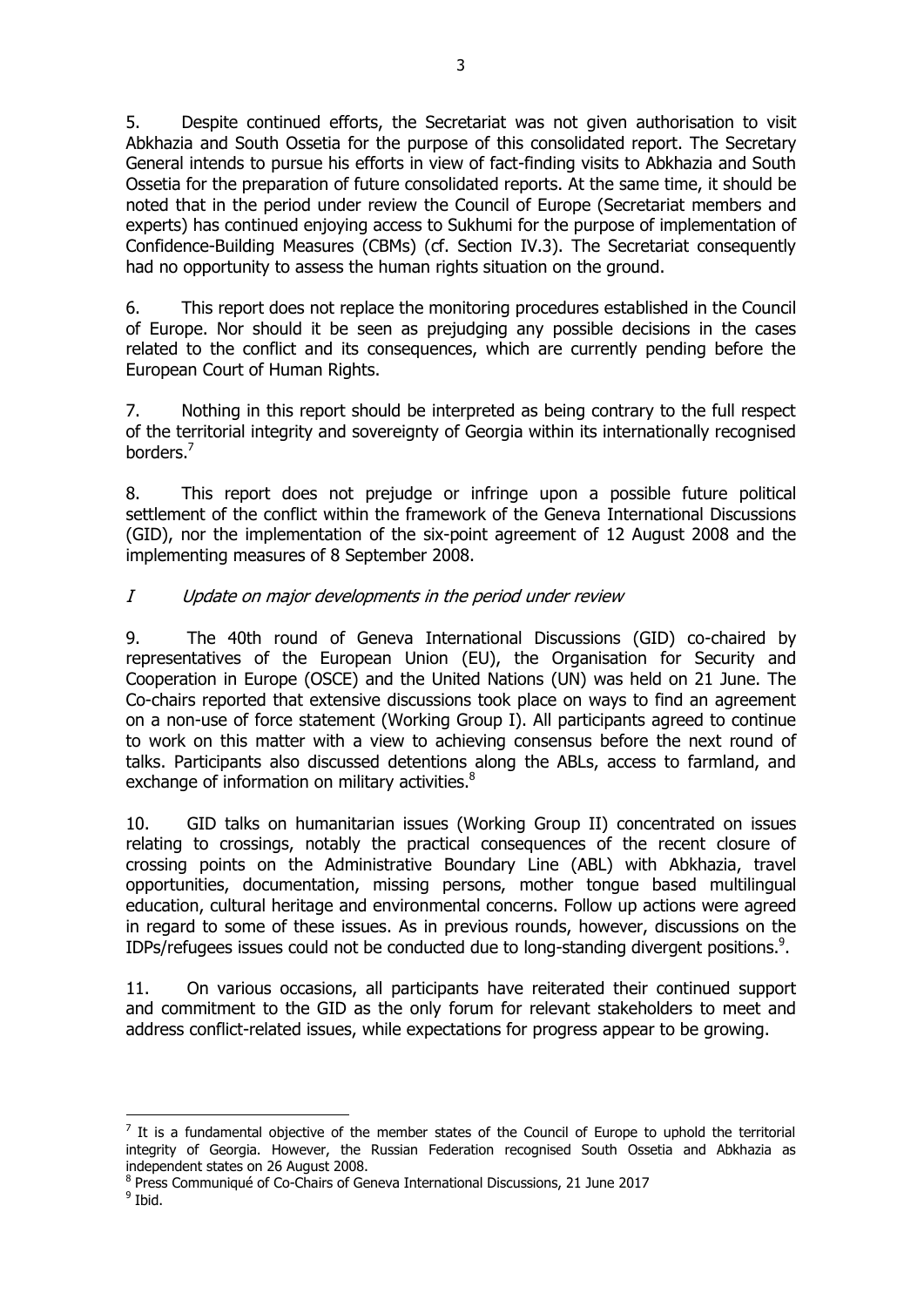12. While the security situation on the ground is assessed by the GID participants as relatively calm and stable, the human rights and humanitarian situation of the conflictaffected communities remained worrying, notably due to persisting and newly imposed restrictions faced by the ethnic Georgian population as regards freedom of movement, documentation as well as access to basic services, including education.

13. Further progress was noted during the reporting period in bilateral exchanges between Georgia and Russia notably as regards trade and tourism, as well as air and road transport. The informal talks of Georgian Prime Minister's Special Representative for Relations with Russia Zurab Abashidze and Russia's State Secretary and Deputy Foreign Minister Grigory Karasin are recognised to have a positive effect on the process of normalisation of bilateral economic and humanitarian ties. In their most recent round of discussions held in Prague on 7 July, both sides *inter alia* confirmed readiness to start implementing the customs monitoring agreement signed upon Russia's accession to the WTO in the nearest future.

14. At the same time, the Georgian central government continued to express resolute protest against further steps taken in the framework of "agreements" signed by Russia, Abkhazia, and South Ossetia. In this respect, it is reported that the establishment of a "Joint Information-Coordination Center of Internal Affairs Agencies" in Sukhumi composed of Russian and Abkhaz personnel tasked with fighting organised and other serious crime is now imminent while plans are underway to set up a similar de facto organ in Tskhinvali.

15. The delegation was informed that the frequency of military exercises has increased in the region in comparison to previous years. In this respect, it is noted that calls for enhanced transparency on military activities through the existing venues such as the Incident Prevention and Response Mechanisms (IPRM) have been made, while the relevance of signing a non-use of force statement in the GID framework has also been underlined.

#### II Assessment of statutory obligations and commitments related to the conflict and its consequences

16. Below is an update on statutory obligations and specific commitments – as listed in PACE Opinions 193 (1996) and 209 (1999) – which have been selected for the purpose of reporting on the conflict in Georgia and its consequences. This part builds on Part 1 of the first and second consolidated reports on the conflict in Georgia [\(SG/Inf\(2010\)8](https://search.coe.int/cm/Pages/result_details.aspx?Reference=SG/Inf(2010)8) and [SG/Inf\(2010\)19-final\)](https://search.coe.int/cm/Pages/result_details.aspx?Reference=SG/Inf(2010)19-final).

- i. To accept the principles of the rule of law and of the enjoyment by all persons within its jurisdiction of human rights and fundamental freedoms, and to collaborate sincerely and effectively in the realisation of the aim of the Council of Europe
- ii. To settle international as well as internal disputes by peaceful means (an obligation incumbent upon all member States of the Council of Europe), rejecting resolutely any forms of threats of force against its neighbours

17. The procedure of individual applications filed in relation to the 2008 conflict against Georgia, the Russian Federation, or both, continues at the European Court of Human Rights. No further developments are reported in respect of the second Inter-State application Georgia v. Russia (II) (no 38263/08). It is recalled that the case was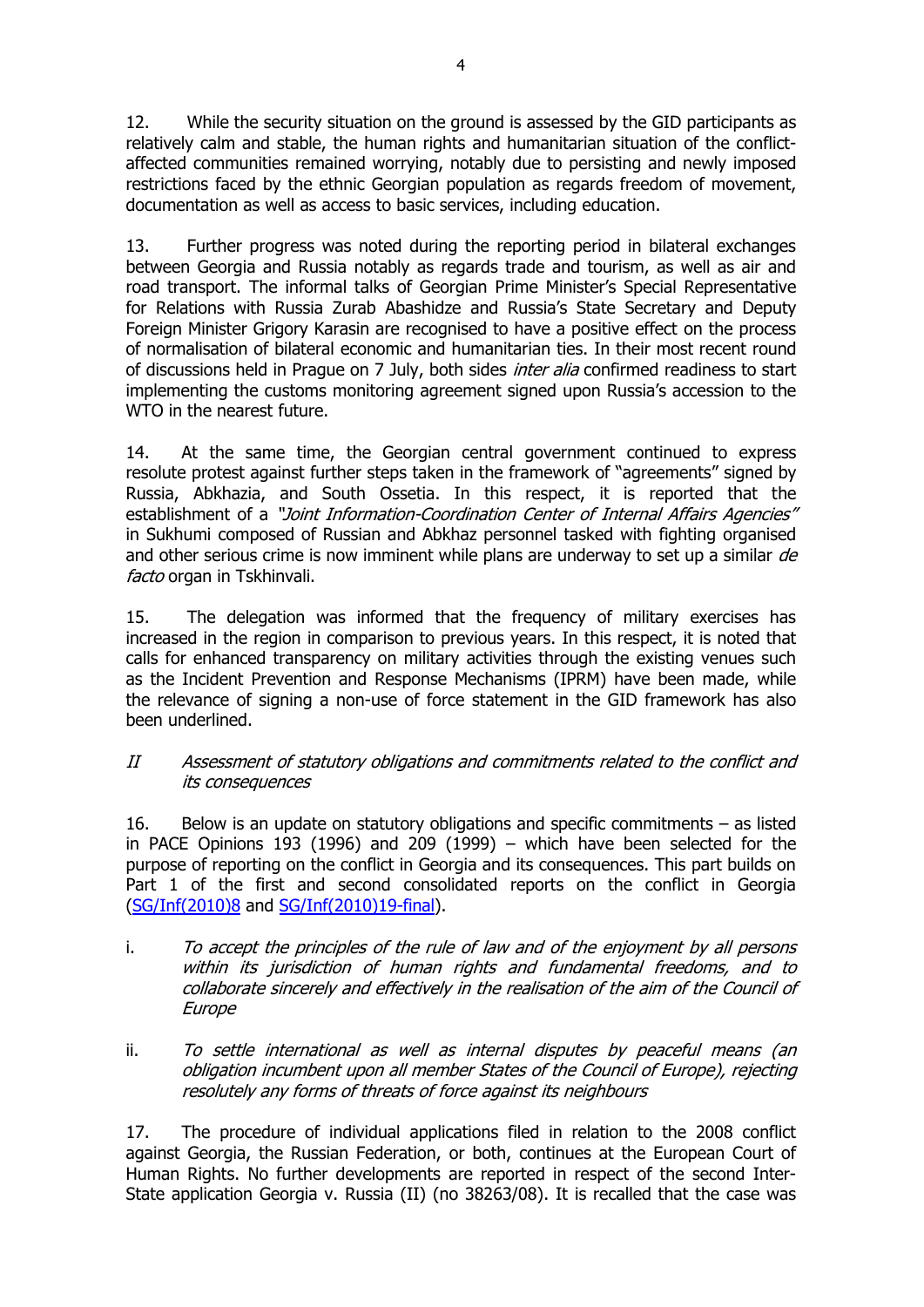first lodged on 11 August 2008, and was subsequently relinquished to the Grand Chamber, while the parties submitted their observations on the merits respectively in December 2014 and in March 2015. The interim measure adopted by the Court on 12 August 2008, inviting both Governments to respect their obligations under the Convention remains in force.

18. The investigation authorised by the International Criminal Court (ICC) continued during the period under review. On 26 July 2017, the Registrar of the International Criminal Court (ICC) signed an agreement with the Government of Georgia, to facilitate the expeditious fulfilment of the Court's mandate, activities and on-going investigations in the country. An ICC field office is planned to be set up in Tbilisi by January 2018.

19. In his address to the UN General Assembly, on 21 September, Georgian Prime Minister Giorgi Kvirikashvili reaffirmed his country's commitment to the peaceful resolution of the conflict in Georgia and non-use of force.

iii. To respect strictly the provisions of international humanitarian law, including in cases of armed conflict on its territory

20. The International Committee of the Red Cross (ICRC) has intensified its support of efforts aimed at ascertaining the fate of persons that have gone missing as a result of the armed conflict, and alleviating the plight of their families. Importantly, the sustained engagement of participants in the *Tripartite Coordination Mechanism* has allowed for gathering relevant information resulting in an increased pace of exhumation. The ICRC launched another round of excavations of potential gravesites during the period July-September 2017, while also trying to build the capacities of all sides by identifying local experts. As regards South Ossetia, the ICRC remains engaged in re-establishing family links, visiting prisoners and facilitating emergency medical evacuations.

- iv. To co-operate in good faith with international humanitarian organisations and to enable them to carry out their activities on its territory in conformity with their mandates
- v. To facilitate the delivery of humanitarian aid to the most vulnerable groups of the population affected by the consequences of the conflict

21. The delegation was informed that a package of initiatives to rebuild trust and people-to-people contacts with the conflict-affected communities on the basis of the eight policy objectives, submitted by the State Minister for Reconciliation and Civic Integration was under consideration by the Government.

22. At present, the Georgian Government continues to make available free access to healthcare, education and some other social benefits for all residents of Abkhazia and South Ossetia. According to the information submitted to the delegation by the Ministry of Labour, Health and Social Affairs, 654 people from Abkhazia and 299 from South Ossetia benefited from the government's healthcare programme during the period under review. The Liaison Mechanism established under the United Nations Development Programme (UNDP), has continued to function facilitating *inter alia* the delivery of various types of humanitarian and medical aid.

23. In Abkhazia, the UN agencies and funds, as well as several development agencies along with international NGOs, have been able to conduct protection, humanitarian and development programmes. The EU continues to support these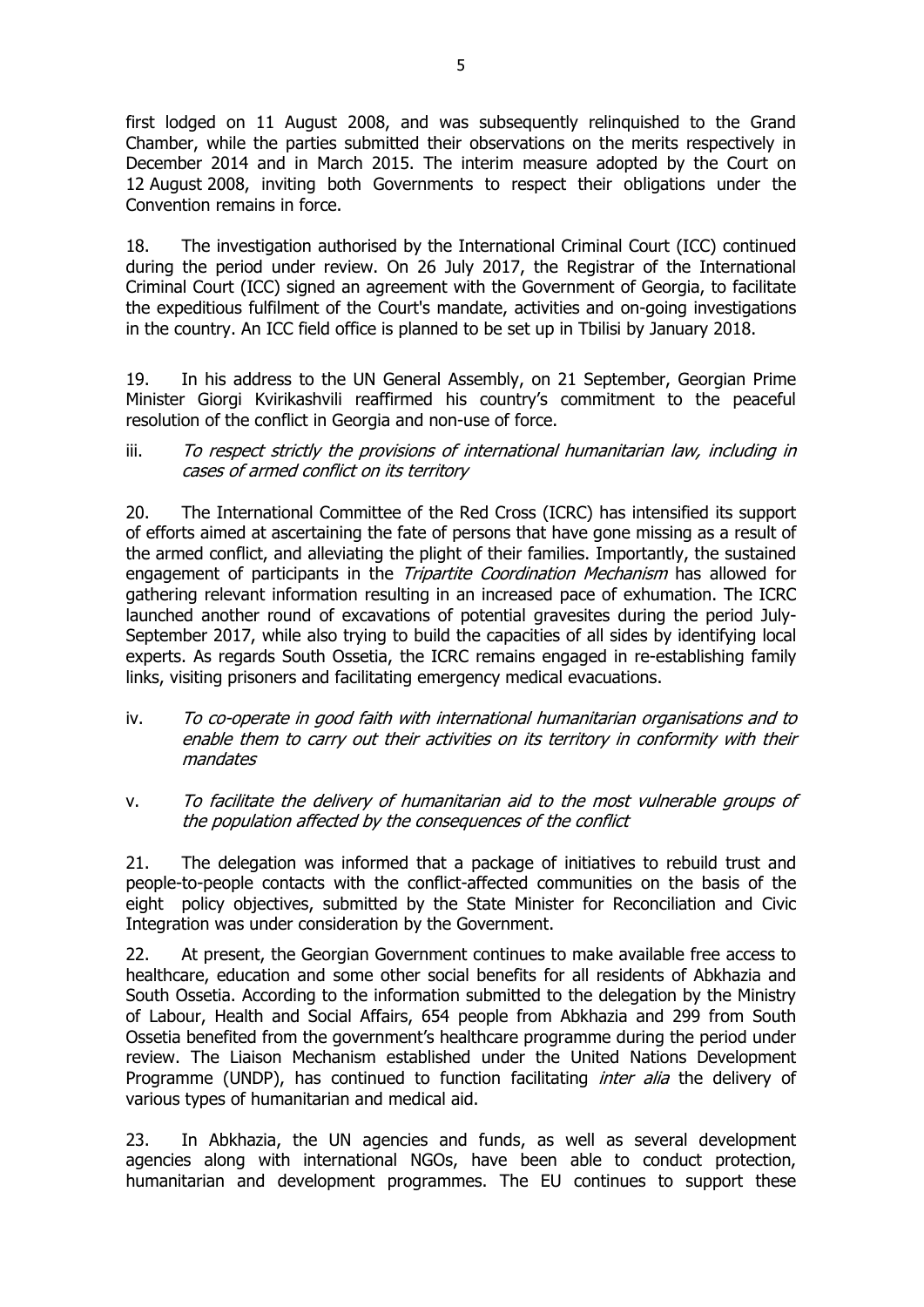initiatives in line with its engagement with a non-recognition policy. In another positive development, the United Nations High Commissioner for Refugees Office (UNHCR) was reported during the reference period to have obtained access to the Kodori valley in order to assess the humanitarian situation for the first time since 2009. According to international interlocutors, however, the overall environment for international engagement in Abkhazia had become more stringent. This is *inter alia* due to restrictive rules for movement across the ABL for members of international organisations and NGOs as well as the obligation of their national staff to be interviewed by de facto Abkhaz security services.

24. Throughout the reporting period, access for international actors to South Ossetia remained restrained. On 3 May 2017, the UN Secretary General informed that a UNHCR humanitarian assessment mission was facilitated to Tskhinvali and Akhalgori, and urged for such efforts to be continued and be further stepped up.

25. In the period under review no changes have been made to bring Georgia's "Law on Occupied Territories" in line with the Venice Commission's opinions. It is recalled that, in 2013, the Parliament adopted in first reading draft amendments that provide, inter alia, for decriminalising first time violations of entry procedures to the territories that are not under the control of the central government, by treating them as administrative offences.<sup>10</sup> During the delegation's visit, the urgent need for modifying the law in a manner that is conducive to a more enabling environment for the international community's engagement with conflict-affected communities was underlined by international interlocutors. While the flexible approach of the Georgian central government in implementing the law was recognised, specific concerns were raised as regards the potential for restrictions on access. According to some interlocutors, relevant changes and amendments could also be perceived as a new effort to reach out to Sukhumi and Tskhinvali populations.

26. The Georgian Public Defender and civil society representatives, who met with the delegation, deplored that the scope for direct contacts has been reduced due to various forms of pressure faced by the NGOs and civil society actors in Abkhazia and South Ossetia. The delegation's attention was also drawn to the case of a prominent Akhalgoribased activist who was temporarily detained in August 2017 and charged by the de facto authorities of South Ossetia with defamation in relation to critical comments in an international media outlet. More generally, the delegation's interlocutors called for stronger international attention and support to civil society actors in the region, while underlining the important value of existing instruments that enable NGOs to address the consequences of the conflict like the Confidence Building and Response Mechanism (COBERM) programme, designed and funded by the EU and implemented by the UNDP.

### III Human rights situation in the areas affected by the conflict

27. Notwithstanding continued appeals at the international level, regrettably no progress has been made in ensuring unfettered access for international human rights mechanisms, including those of the Council of Europe, to Abkhazia and South Ossetia. There remains an urgent need for regular and standards-based assessment of the application of principles and standards of the European Convention for Human Rights and other international human rights treaties. It could be beneficial if specific initiatives could be taken by the Council of Europe, preferably by the Secretary General or the Human Rights Commissioner, to address this issue.

j

 $10$  Cf. 9<sup>th</sup> Consolidated report on the conflict in Georgia SG/Inf(2014)17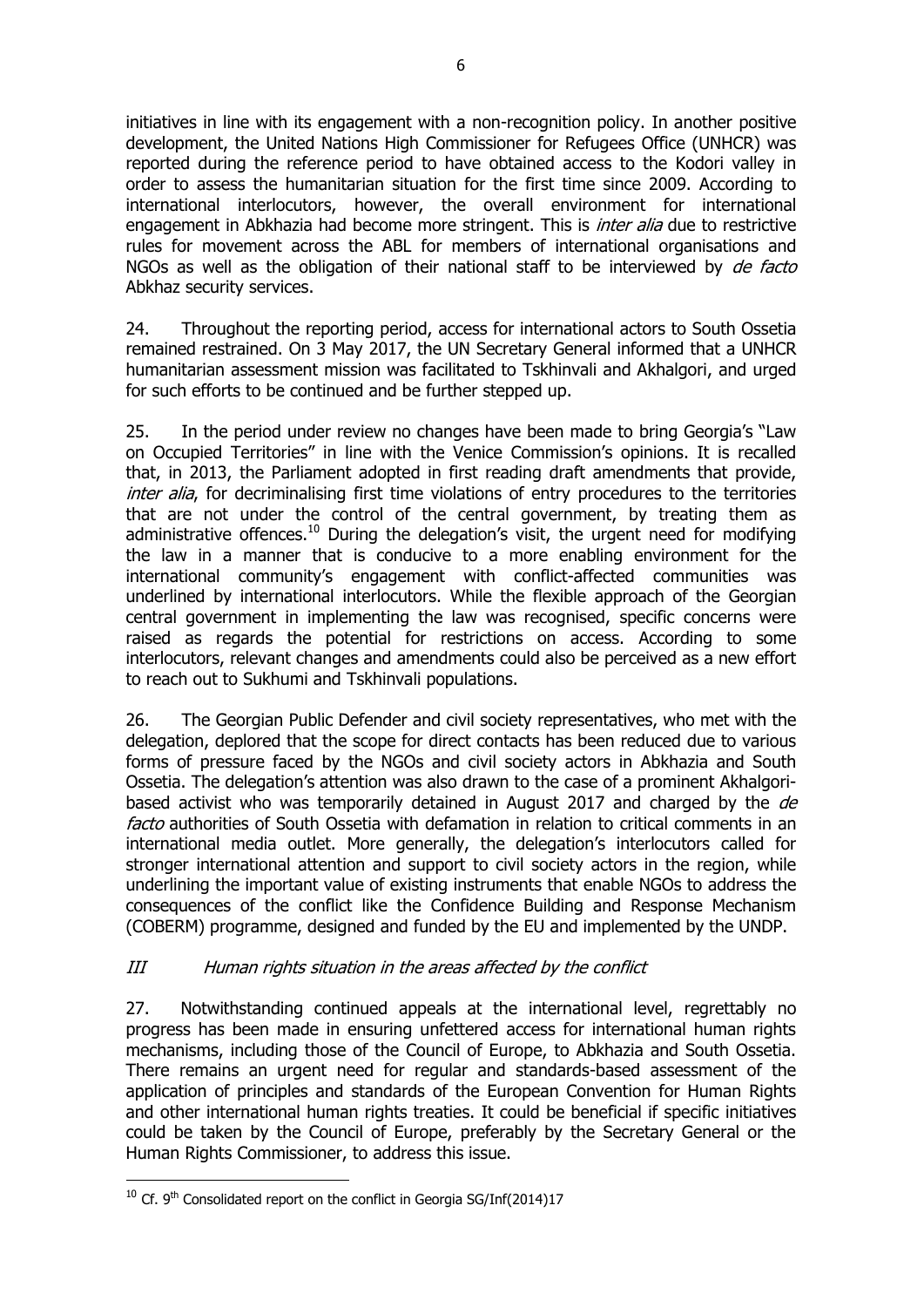28. Pursuant to the UN Human Rights Council Resolution 34/37 on co-operation with Georgia, the Office of the UN High Commissioner for Human Rights has started a reporting procedure that covers the situation in Abkhazia and South Ossetia.

### III.1 Reports on Abkhazia

# III.1.i Security

29. No major changes were reported as regards the security situation on the ground, although according to some observers the intensification of military drills further undermined the sense of security of the local population. The growing number of restrictions with respect to basic rights and services also enforces perceptions of insecurity and uncertainty. The predominantly ethnic Georgian population in the Gali district continues to be the most vulnerable group in this respect.

30. The meetings of the IPRM under the auspices of the UN co-chair of the GID, continue to take place in Gali. The most recent, 49th round, was held on 19 September and focused also on difficult issues relating to the so-called "borderisation" and detentions on the ABL. The Mechanism continues to offer an important opportunity for participants to alleviate security risks and address issues of concerns in a constructive manner.

31. On 2 June, the Abkhaz participants announced at the IPRM that they had dropped charges against the suspect in the criminal case involving the killing of a Georgian unarmed civilian on 19 May 2016 on the ABL. The GID co-chairs and several participants subsequently called for the reopening of the case to ensure that justice is served. The delegation's interlocutors also expressed great disappointment with respect to this development in the light of efforts conducted so far in the IPRM, as well as the available evidence. Overall this is a most unsatisfactory development.

### III.1.ii Freedom of movement

32. The period under review was reportedly marked by an intensification of the very problematic so-called "borderisation" process along the ABL with Abkhazia. The delegation was informed that the length of fenced segments of the ABL had further increased along with the placement of surveillance equipment and other barriers such as ditches. The Georgian central government reiterated to the delegation that it condemns all "borderisation" activities and continues to raise the matter in the framework of the GID, IPRM and other international venues.

33. At present, access to territory controlled by the Georgian central government is allowed in two places, but mainly occurs over the bridge on the Inguri River, where a gradual increase in the number of crossings, up to 3,000 per day, has been reported in the wake of the closure of four out of a total of six crossing points. It is envisaged that only this crossing point will remain open in the future and the closure of the other crossing point appears to be imminent. According to the Georgian authorities, overall the number of people who cross has decreased as a result of the closure of crossing points.

34. These measures should purportedly formalise movement through the ABL and intercept uncontrolled crossings. At the same time they have severely complicated freedom of movement primarily for the Georgian population in the Gali district but also others, resulting in longer travel and ABL crossing times, although the Abkhaz de facto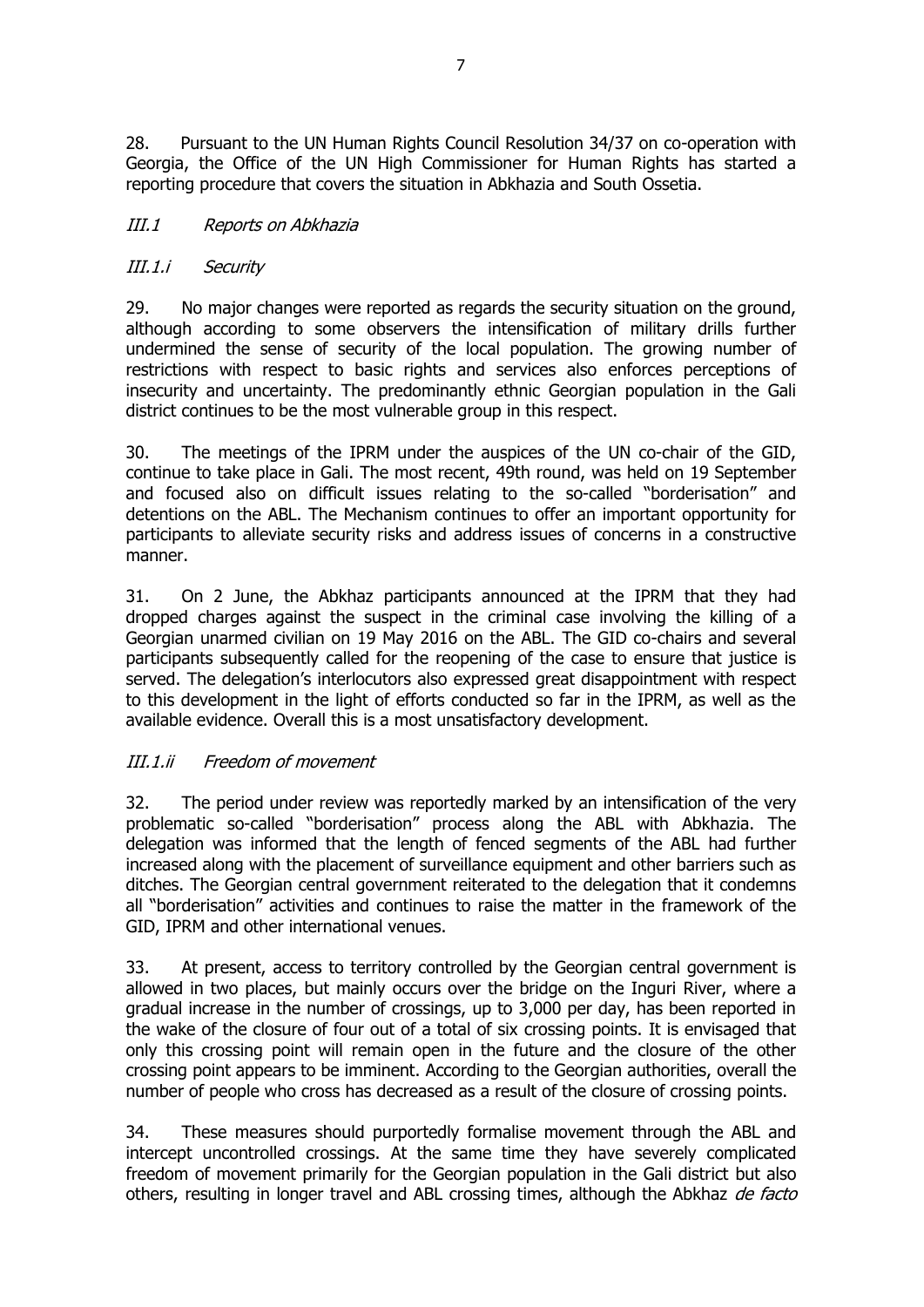authorities have reportedly sought to mitigate negative effects by improving infrastructure and transport options. A UNHCR shuttle continues to transport people belonging to the most vulnerable categories.

35. The delegation was informed by various interlocutors that as a part of new rules, enhanced and systematic controls as well as harsher penalties are now enforced. An important change concerns the application of *de facto* "criminal legislation" to punish socalled "illegal" crossings in groups, which to date seems to have been treated as an administrative offence. The Georgian authorities drew the delegation's attention to a case involving two relatives who after being detained for "illegal crossing" on 4 April, were subsequently sentenced to 2 and 2.5 years in prison. While this appeared to be an exceptional case, some interlocutors confirmed that longer periods of detention for "illegal crossings" appear to have become increasingly the norm along with the levying of significantly higher "administrative fines".

36. There are indications that the enforcement of the new "rules" has further exacerbated the already inadequate access of local residents to basic rights and services. Various interlocutors in Tbilisi held that a reduction in small trade, access to schools and healthcare facilities, as well as family visits across the ABL has been observed. The new restrictions are apparently compounded by the reported lack of adequate alternatives in the Gali district, notably as regards healthcare, education and trade. Concerns have been raised that if proper remedies are not put in place, further impoverishment and social isolation are very likely to occur.

37. It is recalled that the absence of crossing documents remains a significant freedom of movement constraint. The delegation was informed that the so-called "Form Nr. 9", temporarily used to facilitate freedom of movement across the ABL is to be phased out by end of 2017, when it will be replaced by the new residence permits. Currently, its extension is only granted if an application for the "residence permit" has been filed. However, at the time of the delegation's visit, both the number of applications and actual "permits" issued appeared to be limited (see also next section).

### III.1.iii Identity documents

38. During the period under review the *de facto* authorities of Abkhazia have started issuing "residence permits", on the basis of the *de facto* "Law on the legal status of foreigners". As previously reported, this *de facto* law provides *inter alia* for temporary and permanent (renewable) residency status, the latter being primarily designated for the ethnic Georgian population in the Gali, Ochamchira and Tkvarcheli districts, in possession of Georgian citizenship. The issuing of "residence permits" is apparently considered by the *de facto* authorities of Abkhazia as an effort to address the documentation gap.

39. The delegation received further information on the rights attached to the new "document" which purportedly enables holders to *inter alia* continue crossing the ABL, as well as ensures access to education, healthcare and, upon the fulfillment of specific conditions, to employment and social security. However, the new status seems to grant holders only limited property rights, creating regrettably important barriers for their local integration and deepening the sense of rejection. It is recalled in this respect that the UN has called for ensuring returnees' access to political rights, equal protection before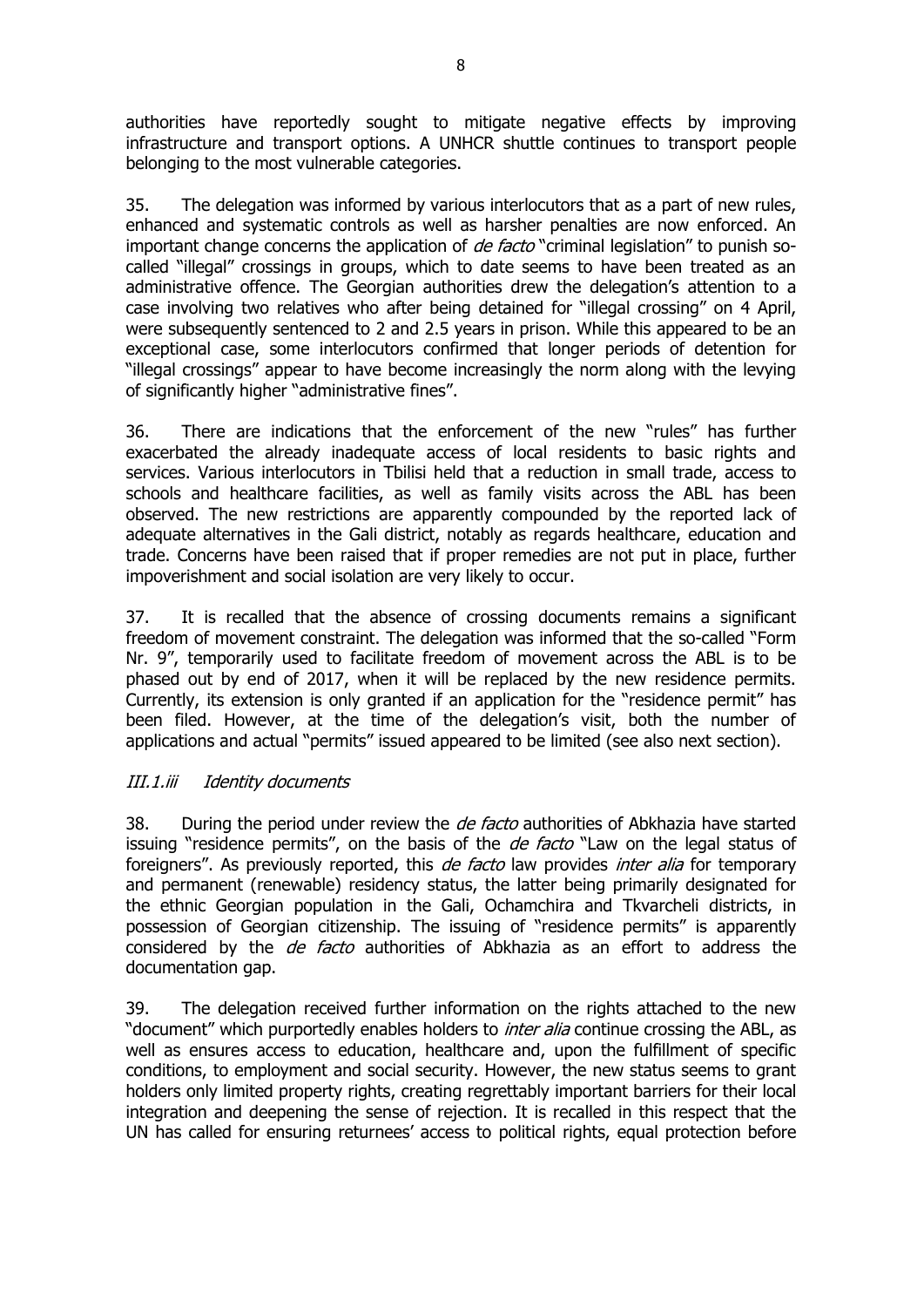the law, social security, health care, work and employment, education, freedom of thought, conscience and expression, and cultural life. $^{11}$ 

40. Moreover, concerns were expressed to the delegation that the criteria for obtaining the "documents" were restrictive whilst the grounds for denial could be open to subjective interpretation and included considerations of a seemingly political and discriminatory nature. For instance, it was reported by various interlocutors that a "permit" may not be granted if the applicant is found to be politically non-loyal to the de facto "Abkhaz state", or to have contracted certain infectious diseases, and can be revoked following a period of six months spent outside Abkhazia.

41. The delegation was informed that less than 2,000 applications for a "residency permit" had been filed and only some 60 "documents" had been actually issued. It is understood that despite the information campaigns carried out by the *de facto* authorities, uncertainty surrounding the scope of the rights attached to the new legal status has prevented many from applying. Finally, some representatives of civil society and international organisations argued that the acceptance of "foreigner" status constitutes in itself a strong demotivation factor for the ethnic Georgian community.

# III.1.iv Access to education, including teaching of/in the native language

42. Issues relating to access to education in mother tongue sustained attention during the reporting period, in conjunction with new similar developments emerging in South Ossetia.

43. The new rules relating to language of instruction continue to be enforced in all 11 schools of the lower Gali, which previously were allowed the status of Georgian language schools. At present, all subjects in grades 1-6 are reportedly taught in Russian, with only limited access to Georgian language and literature which exist as separate disciplines. The stated intention is to phase out instruction in the Georgian language in grades 7-11 and progressively replace it with the Russian language. According to the  $de$ facto authorities in Sukhumi, knowledge of the Russian language is necessary to facilitate advancement in the Abkhaz "education system". The Georgian authorities recalled in this respect that similar rules have already been in place for many years in schools in the upper Gali as well as in Ochamchire and Tkvarcheli, where the overwhelming majority of schoolchildren are from the ethnic Georgian population, leading thereby to a full loss of access to education in the Georgian language.

44. The Georgian authorities reiterated to the delegation that they consider such practices to be discriminatory and, more generally, to impair the quality of education. They drew attention to the fact that Abkhaz, Armenian and Russian schoolchildren in the equivalent grades received education in their mother tongue. It was underlined therefore that this question should not be regarded in isolation from other impediments faced by the population in the Gali district. For its part, the Georgian central government continues to run qualification training-programmes for Georgian teachers as well as various form of material support to the schoolchildren from Gali.

j  $11$  Status of internally displaced persons and refugees from Abkhazia, Georgia and the Tskhinvali region/South Ossetia, Georgia, Report of the Secretary-General to the UN General Assembly, seventy-first session, 3 May 2017.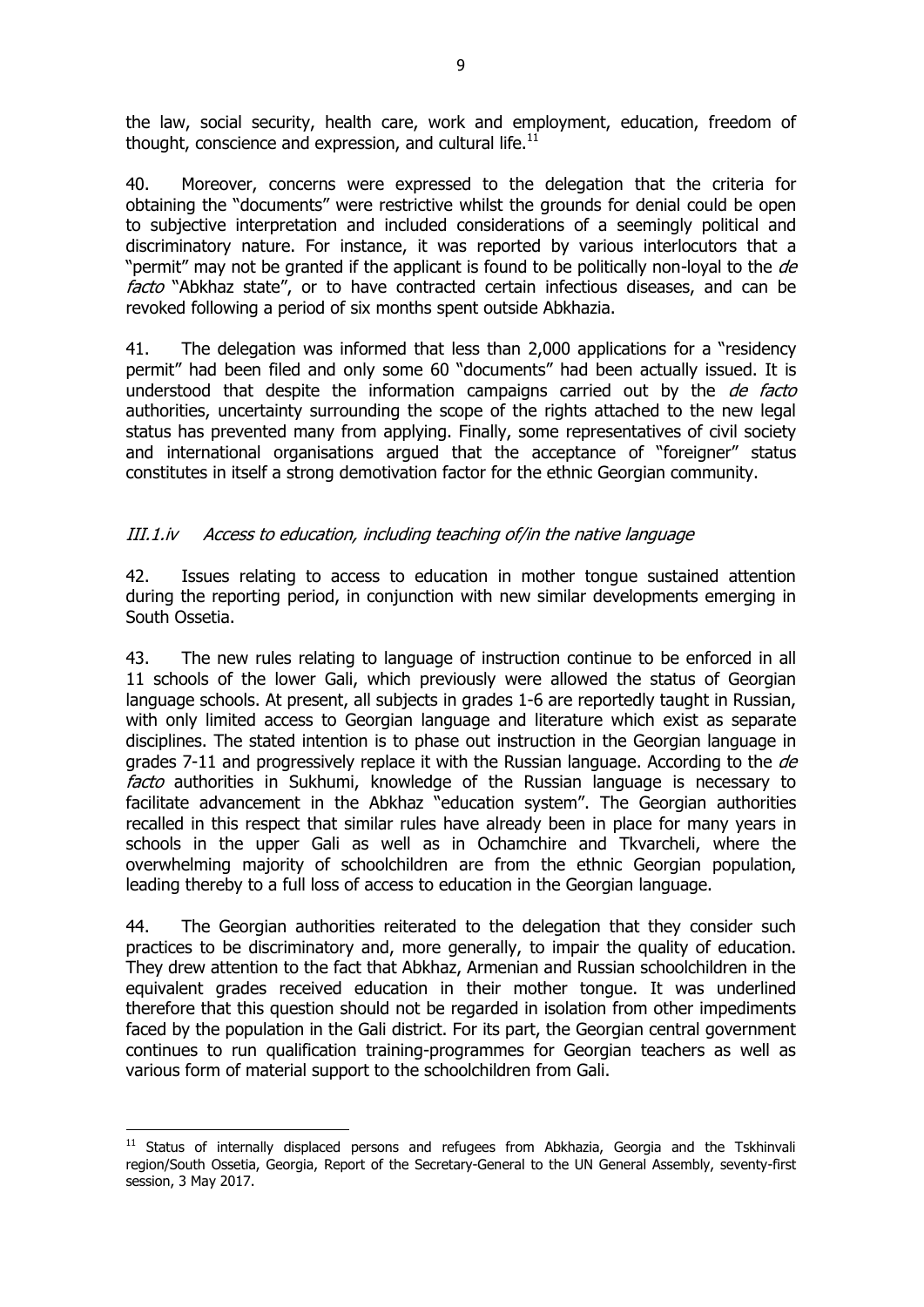45. More generally, it was emphasised to the delegation that lack of access to quality education represents a general problem of inadequate capacities and skills extending beyond the Gali district.

46. Issues relating to access to education continue to be raised in the framework of the GID (Working Group II) and IPRM. Moreover, international efforts and resources have been mobilised to develop local capacities in mother tongue based multilingual education as a viable and inclusive alternative to address the needs of different ethnolinguistic groups. The international interlocutors underlined to the delegation the need to support such initiatives.

47. As regards freedom of movement of schoolchildren, the existing downward trend with respect to school attendance of Gali schoolchildren in central governmentcontrolled territory appears to be further aggravated by the recent closure of the crossing points on the ABL. The delegation was informed that the numbers of schoolchildren who cross the ABL is in steady decline.

# III.2 Reports on South Ossetia

48. No major changes are reported in respect to the overall security situation from the previous reference period. To be noted, in June the *de facto* parliament in Tskhinvali approved the agreement signed on 31 March, paving the way for the inclusion of certain local armed units into the military of the Russian Federation.

49. So-called "borderisation" activities along the ABL were regrettably continued throughout the reporting period. In particular, the placement of "border" signposts continued to trigger controversy as illustrated by the heightened rhetoric on different sides after media reports that such an installation was placed inside territory controlled by the Georgian central government on 4 July. While such reports are not always confirmed, the placement of signposts is a source of potential tension.

50. The so-called "borderisation" process and the resulting obstacles on freedom of movement continue to have significant human rights and humanitarian repercussions on the daily lives of the local population, as well as significant security related consequences. There are also concerns related to loss of access to agricultural land and other types of livelihood, but also property, education and healthcare, exacerbating the existing socio-economic hardships of the conflict-affected communities. The Georgian central government, as well as the international community, has continued to condemn the so-called "borderisation" in the strongest terms. More recently, the opposition and civil activists have also held peaceful protests against this process in the vicinity of the ABL.

51. At present, the majority of people who commute through the ABL with South Ossetia reportedly do so through the Mosabruni/Odzisi crossing point to the Akhalgori district, overwhelmingly inhabited by the ethnic Georgian population. A second crossing point in the vicinity of Ergneti village reportedly serves for emergency medical crossings and the release of detainees. According to information provided to the delegation by the Georgian authorities, the Perevi/Kardzmani and Perevi/Sinaguri crossing points in the Sachkere district are also operational while being used mostly by the local population.

52. It was reported to the delegation that an average of ten detention cases continue to occur on a monthly basis, although this figure is understood to include only ethnic Georgians who are subsequently handed over to the Georgian central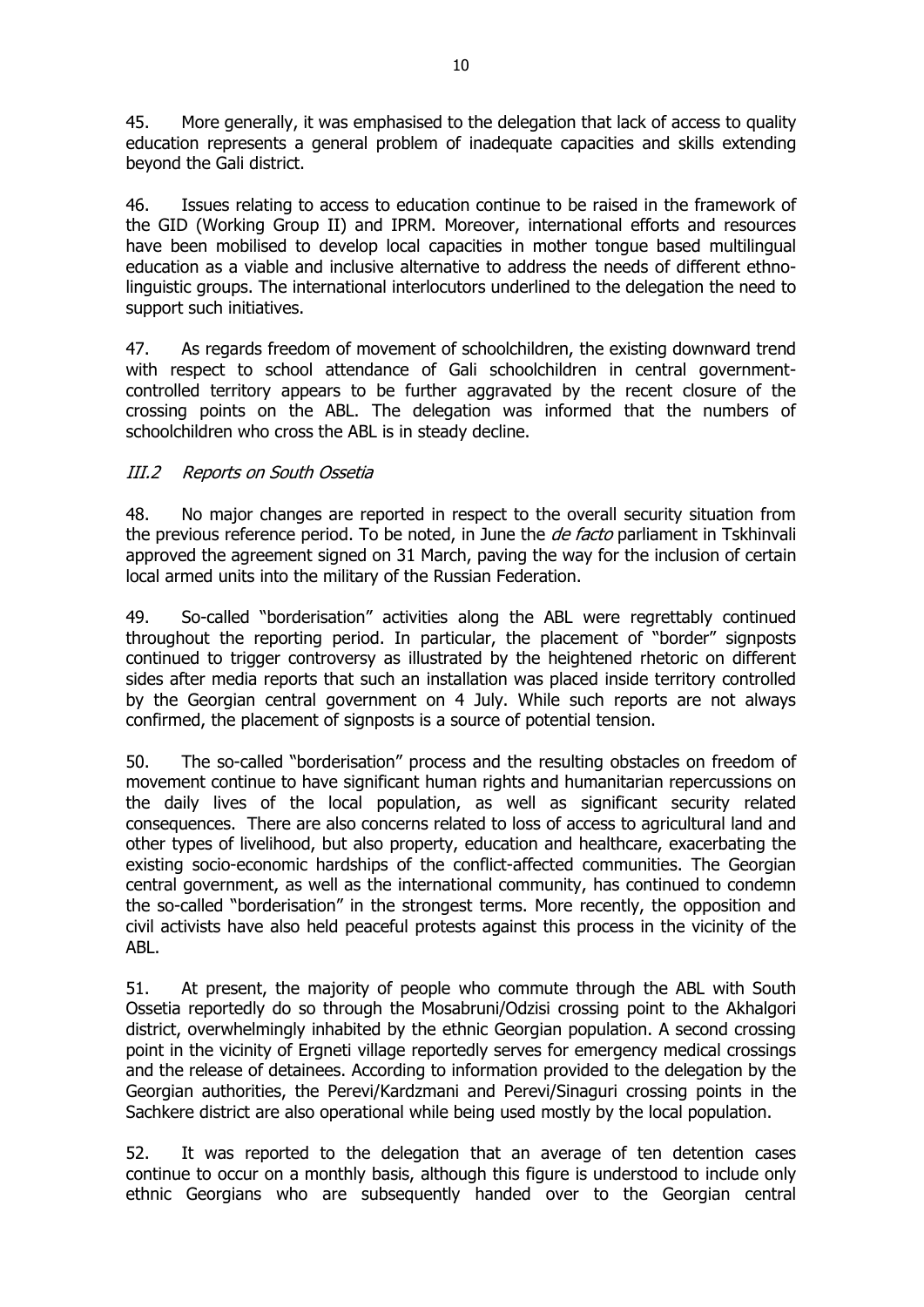government. They are locals who cross intentionally or unintentionally for purposes related to livelihood activities as well as family contacts or visits. As already reported, in the majority of the cases, they are released after paying a "fine" for "illegal border crossing" or violation of the "border zone regime" through the activation of the hotline and IPRM.

53. While this practice is reported to remain in place, in meetings with the delegation, the Georgian authorities and international interlocutors reiterated concerns about the case of a Georgian IDP from the Gori district who after being apprehended in June 2016 in relation to "illegal crossing", was handed down a sentence of 20 years in prison on 3 February 2017 on different charges. He remains in detention in Tskhinvali.

54. As regards identity and travel "documents" of the ethnic Georgian population in the Akhalgori region, over 4,000 temporary "travel permits" remain in use in addition to some 1,000 South Ossetian "passports". More generally, the question of the future legal status and local integration of the Georgian population in Akhalgori remains largely unresolved.

55. The delegation was informed that as of 1 September, the six remaining Georgian schools (out of 10) in the Akhalgori district would switch to South Ossetian "curricula standards" and adopt Russian as the language of instruction in grades 1-4. In these grades, Georgian would continue to be taught as a separate discipline. The Georgian authorities expressed to the delegation strong concerns about the announced changes, indicating that they followed the same pattern observed in Abkhazia. It is reported that a total of 30 schoolchildren study in grades 1-4 in the six schools.

56. Following the delegation's visit, the Georgian authorities have also raised serious concerns about the reported demolition of some 268 houses belonging to Georgian IDPs and refugees, in the Eredvi village, situated in South Ossetia.

57. The meetings of the IPRM in Ergneti co-facilitated by the OSCE co-chair of the GID and the European Union Monitoring Mission (EUMM) continue to take place regularly. The most recent, the  $81<sup>st</sup>$  meeting, was held in Gali reportedly in a constructive and business-like atmosphere with talks concentrating on detention cases, missing persons, military activities and the impact of the so-called "borderisation". The Mechanism is valued for enabling all participants to engage on security and other concrete matters of concern in order to contribute to a stable situation on the ground.

### III.3 The situation of Internally Displaced Persons

58. During the period under review, no progress could be reported as regards the voluntary, safe, dignified and unhindered return of internally displaced persons (IDPs) and refugees on the basis of internationally recognised principles.<sup>12</sup>

59. On 1 June, the UN General Assembly passed for the tenth consecutive year a resolution reiterating the right of return of all displaced persons and refugees irrespective of their ethnicity, by a vote of 80 in favor to 14 against, with 61 abstentions. Several abstaining countries argued that the resolution might prejudge an agreement under the GID agenda. Some GID participants did indeed continue to raise

<sup>-</sup><sup>12</sup> According to a report by the UN Secretary General, quoting figures from Georgia's Ministry of Internally Displaced Persons from the Occupied Territories, Accommodation and Refugees, as of 1 January 2017 there were 273,765 individuals registered as IDPs.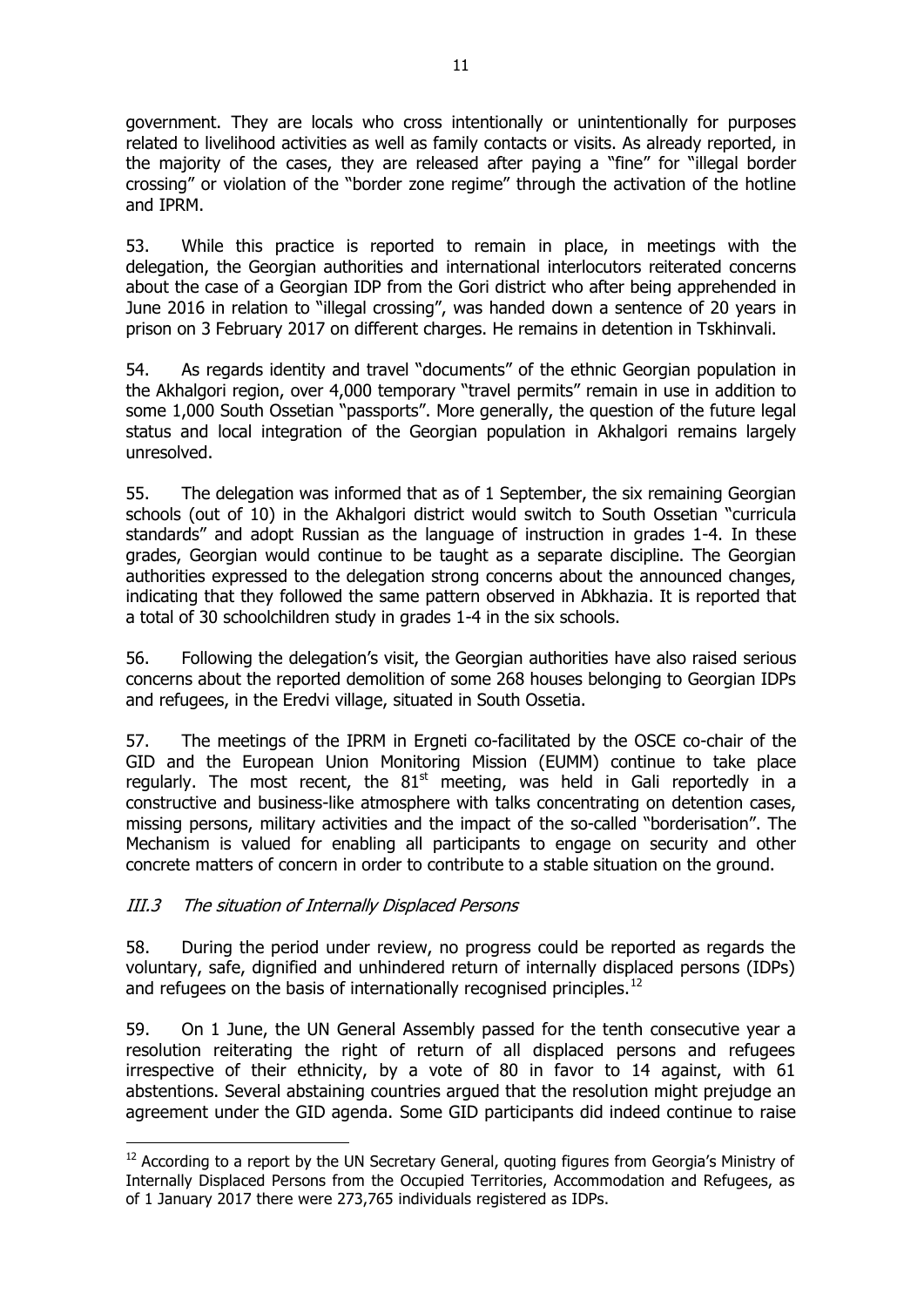strong objections to discussing this issue in other international venues, and have responded by declining to hold substantive discussions on the matter in the GID Working Group II.

60. In the absence of conditions conducive to return, the Georgian government continued to provide IDPs with alternative durable solutions in terms of housing and improvement of socio-economic conditions, under its Action Plan 2017-2018 and the State Strategy. It also implemented a number of training and information programmes while providing small scale financial support with a view to facilitating access of IDPs to livelihoods. Notwithstanding these efforts, serious challenges remain due to the scale of displacement.

61. In June 2017, the UN Special Rapporteur on the human rights of internally displaced persons Chaloka Beyani acknowledged the considerable progress made by the Georgian government in respect of durable housing solutions. He however called for greater efforts to provide IDPs with access to employment and livelihoods, notably by integrating their needs into national, regional and local development plans and initiatives that are sensitive to displacement issues. The Special Rapporteur also recommended that the Government reviews its approach to addressing internal displacement and find other ways of supporting IDPs that allow for ending the "internally displaced person status" and the inheritance thereof, in line with international standards.

62. The MRA informed the delegation that work was underway on the long-awaited revision of state assistance to IDPs on the basis of a needs-based approach. The relevant draft changes to the Law on IDPs have been submitted to the parliament and policy options have been prepared and consulted with all stakeholders. Importantly, the Ministry indicated that feedback from IDPs was positive suggesting a majority support for the reform.

# IV Activities of Council of Europe organs and institutions and their follow-up

# IV.1 Parliamentary Assembly of the Council of Europe

63. A report on "Addressing the humanitarian needs of internally displaced persons: recent lessons and future challenges in Europe" is currently under preparation in the Parliamentary Assembly's Committee on Migration, Refugees and Displaced Persons (Rapporteur: Mr Killion Munyama (Poland, EPP/CD). The Georgian Ministry of Internally Displaced Persons from the Occupied Territories, Accommodation and Refugees has provided information to this end, replying to a questionnaire. In addition, on 2 June 2017, the Committee held a distance exchange of views with organisations working on IDP-related issues in Tbilisi.

### IV.2 Operational activities

Youth

64. Seven participants from both Tbilisi and Sukhumi and one participant from Tskhinvali attended the Youth Peace Camp 2017 organised in the European Youth Centre from 30 April to 7 May 2017 in Strasbourg (France). The event is aimed at developing the awareness and basic competences of participants in human rights education, conflict transformation, intercultural learning and dialogue. It also pursues the goal of motivating participants to act as multipliers and peer leaders in peace-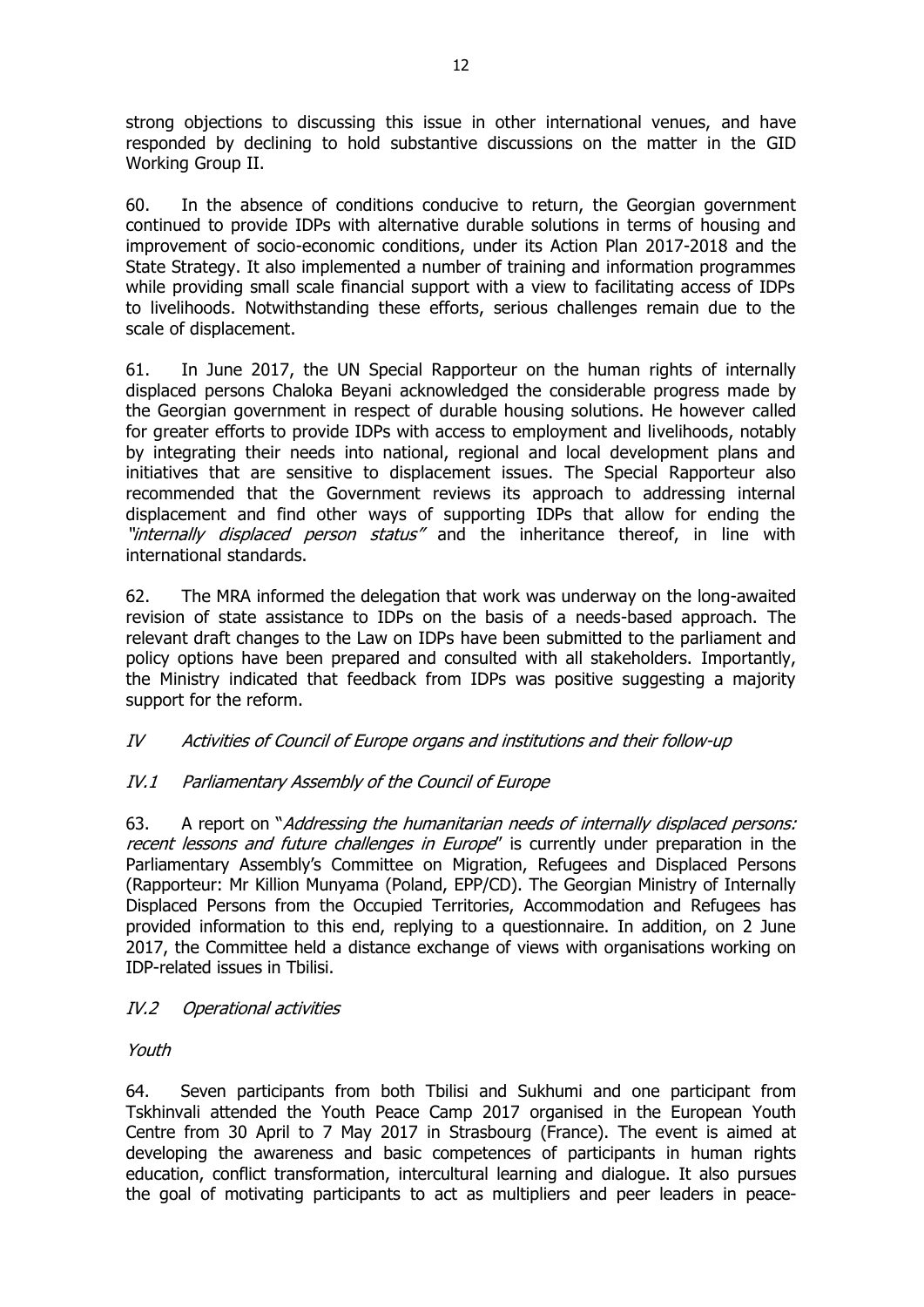building activities with young people. Efforts to involve young people from Tbilisi, Sukhumi and Tskhinvali will continue in the future. The possibility that one participant from Sukhumi is involved as a facilitator in the activity in 2018 is being considered to guarantee a better continuity.

#### No Hate Speech campaign

65. The No Hate Speech Movement youth campaign for Human Rights online is implemented in Georgia since 2013 through a National Campaign Committee on the initiative of the Ministry of Sport and Youth Affairs. Attempts have been made at extending the campaign to Abkhazia and South Ossetia (or placing some focus on hate speech in armed conflict) but with limited success.

#### **Eurimages**

66. Under the Eurimages Fund, which Georgia joined in 2011, two co-productions with Georgian partners have been supported to illustrate the impact of the conflict in Abkhazia on the daily lives of people. Both co-productions have received multiple awards at festivals.

#### Internally Displaced Persons

67. The CoE continues to address the situation of IDP women in the framework of the on-going regional project focusing on protection from violence against women, including those with a vulnerable background. On 8 May 2017, the Secretariat and the Government of Georgia held a seminar dedicated to this subject in Tbilisi in order to raise awareness about existing international standards, in particular the Istanbul Convention and to foster exchanges of experiences and know-how among national and international participants.

#### IV.3 Operational activities on Confidence-Building Measures (CBMs) and their follow-up

### (a) Activities organised during the reporting period

68. During the period under review, the Secretariat continued to implement a range of CBMs activities driven by the need to respond to concrete problems affecting conflictaffecting communities and identified jointly with relevant actors. Where possible, followup was ensured for a number of previous initiatives. This is essential in order to maintain the mutual trust already established between participants and to retain impact.

69. All activities are closely co-ordinated with the Permanent Representation of Georgia to the Council of Europe, the Office of the Georgian State Minister for Reconciliation and Civic Equality, the UNDP Liaison Mechanism as well as other international actors active on the ground. The Georgian authorities have underlined the special importance of CoE engagement in this respect, as part of wider reconciliation efforts and have expressed a strong interest in its continuation.

### CBMs with Abkhazia

70. A seminar was organised in Rome (Italy) from 7 to 9 June 2017, with the support of the Italian Ministry of Culture and the Foreign Ministry to present modern museum management techniques and conservation. Seven professionals from Tbilisi participated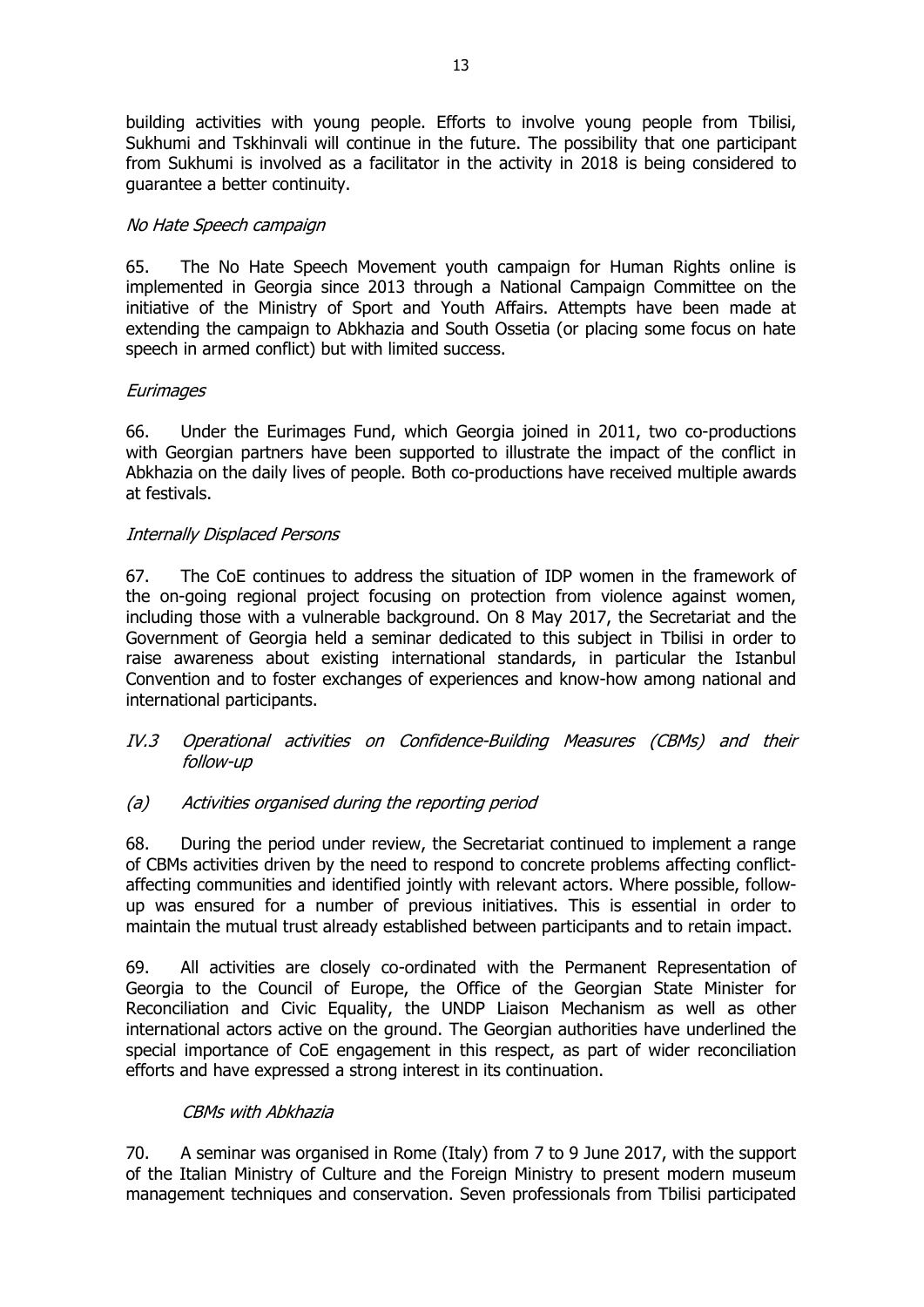along with seven experts from Sukhumi. A number of proposals were formulated, notably on the possible organisation of a needs-assessment visit to Sukhumi, with the assistance of Italian museum conservation and restoration experts, followed by the preparation of a report on the current situation of museums and suggestions for followup.

71. In the framework of the drugs prevention and treatment programme two professionals from Tbilisi and Sukhumi participated in the second module of the 2017 Pompidou Group Executive Training, from 30 May to 2 June in Alicante (Spain). In addition, a third training session on drugs prevention and treatment for 23 professionals from Tbilisi and Sukhumi took place in Lisbon, at the European Monitoring Centre for Drugs and Drugs Addition (EMCCDA) from 25 to 28 April. A strong interest to continue this successful CBMs track is observed.

72. As a follow up to discussions on bilingual education held during the meetings between the Ombudspersons from Tbilisi and Sukhumi, a study visit was organised in Spain in the Basque country on 31 May-1 June. Participants were presented with the local educational model and discussed its relevance for Abkhazia. A follow-up to this activity could take the form of a second study visit along with the elaboration of modern teaching material for the Abkhaz language as well as the review of textbooks used for other minority languages.

73. A training session for psychologists and psychiatrists from Sukhumi working on child victims of violence, including domestic violence, was organised in Venice, on 29 May-3 June. The training was delivered by experts of the same field from Tbilisi and focused on the teaching of skills for interviewing techniques.

74. The presentation of the publications of archives materials relating to 1937-38 repression in Abkhazia, took place in Sukhumi on 4 October 2017 and in Tbilisi the following day. Both events raised considerable interest among the scientific community, decision makers, officials and families of the victims. Copies of the publication were put at the disposal of the representatives of the international community in Tbilisi during the presentation.

### CBMs with South Ossetia

75. Regrettably, the stringent environment for international engagement in South Ossetia has prevented the development of targeted initiatives and a meaningful involvement of participants from Tskhinvali in the CBMs programme. The Secretariat nevertheless continued efforts to ensure access for a limited number of participants from South Ossetia to the existing CBMs. The Secretariat notably facilitated the participation of three experts from Tskhinvali on museum management and conservation techniques event organised in Rome (Italy), from 7 to 9 June 2017.

### (b) Plans for further action

76. Regarding CBMs with Abkhazia, proposals for several initiatives are currently under discussion with the Georgian government and stakeholders in Sukhumi (via the UN Liaison Mechanism).

77. Strong interest has been expressed in developing activities focused on the protection of rights of persons with disabilities as well as specific trainings on health care issues. Consideration is also being given to expanding CBMs activities in the field of